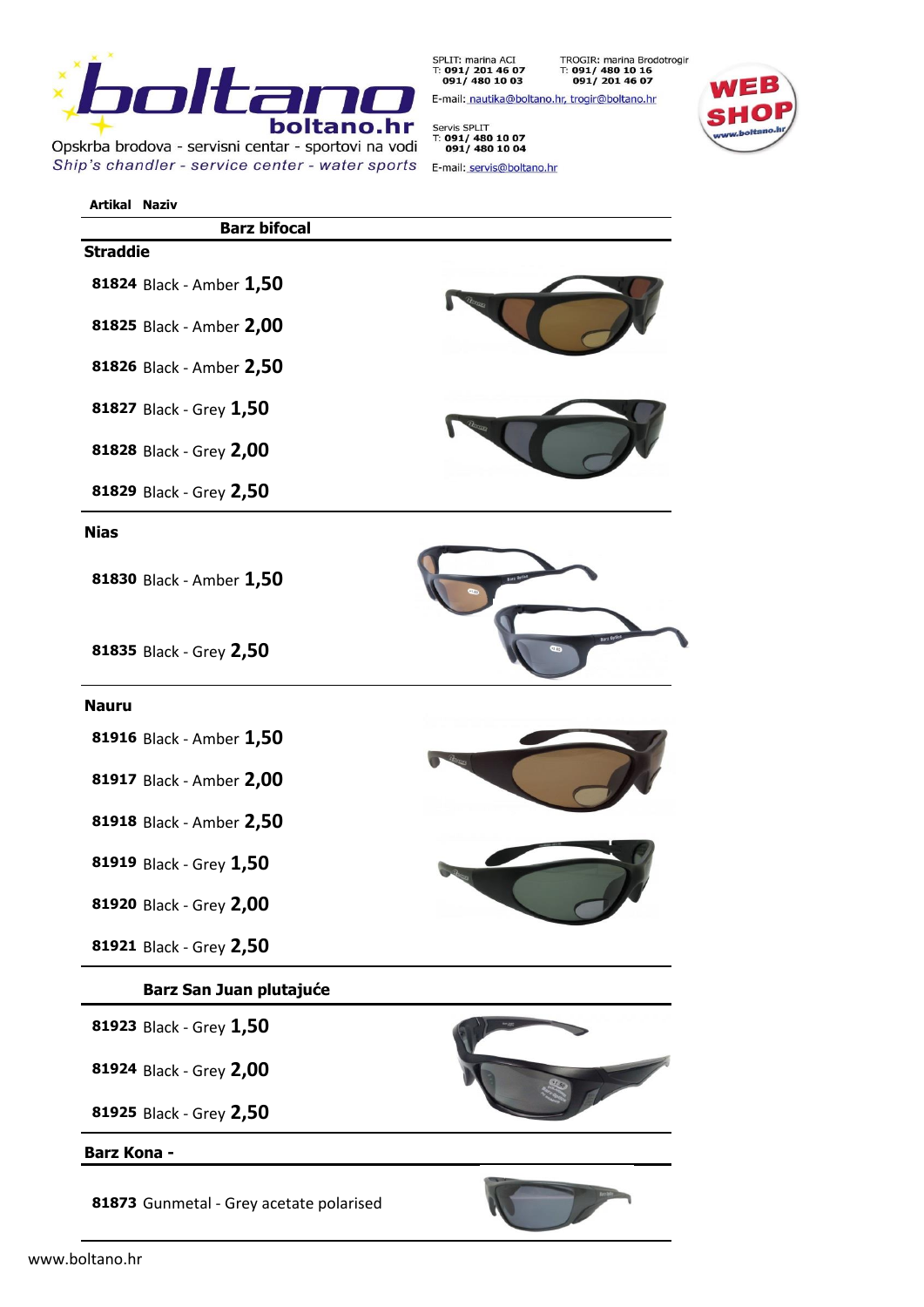### **Barz Floater - floater**

Carbon - Grey acetate polarized

Carbon - Amber acetate polarised

Grey - Grey acetate polarised

Tort - Grey acetate polarised

Tort - Amber acetate polarised

Black - Amber acetate polarised

Grey - Amber acetate polarised

Black - Grey Photochromic

Black - Amber Photochromic

Tort - Grey Photochromic

Tort - Amber Photochromic

**Barz San Juan - floater**

Black - Grey acetate polarized

Tort - Amber acetate polarized

Grey - Red Amber acetate polarized







www.boltano.hr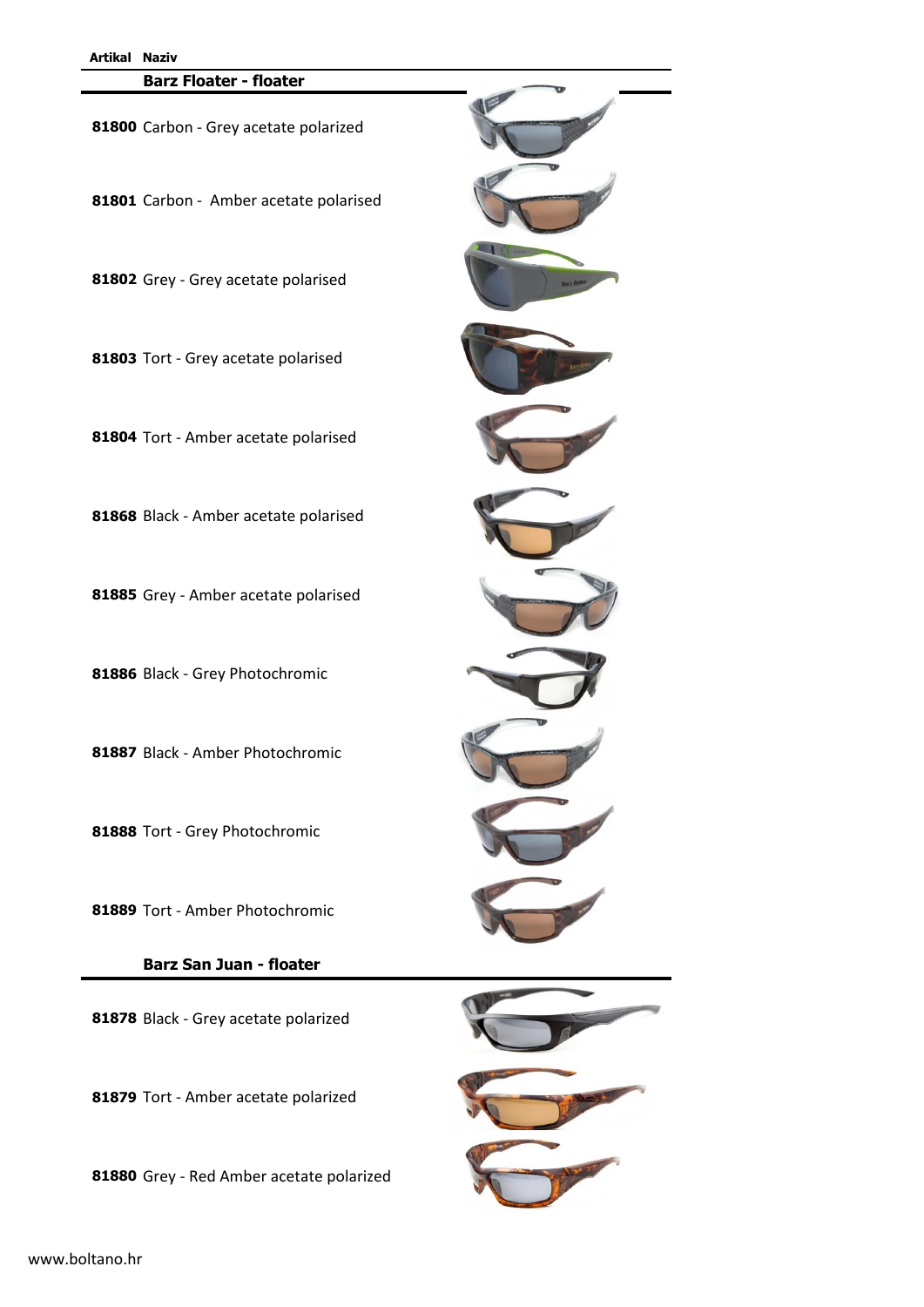

www.boltano.hr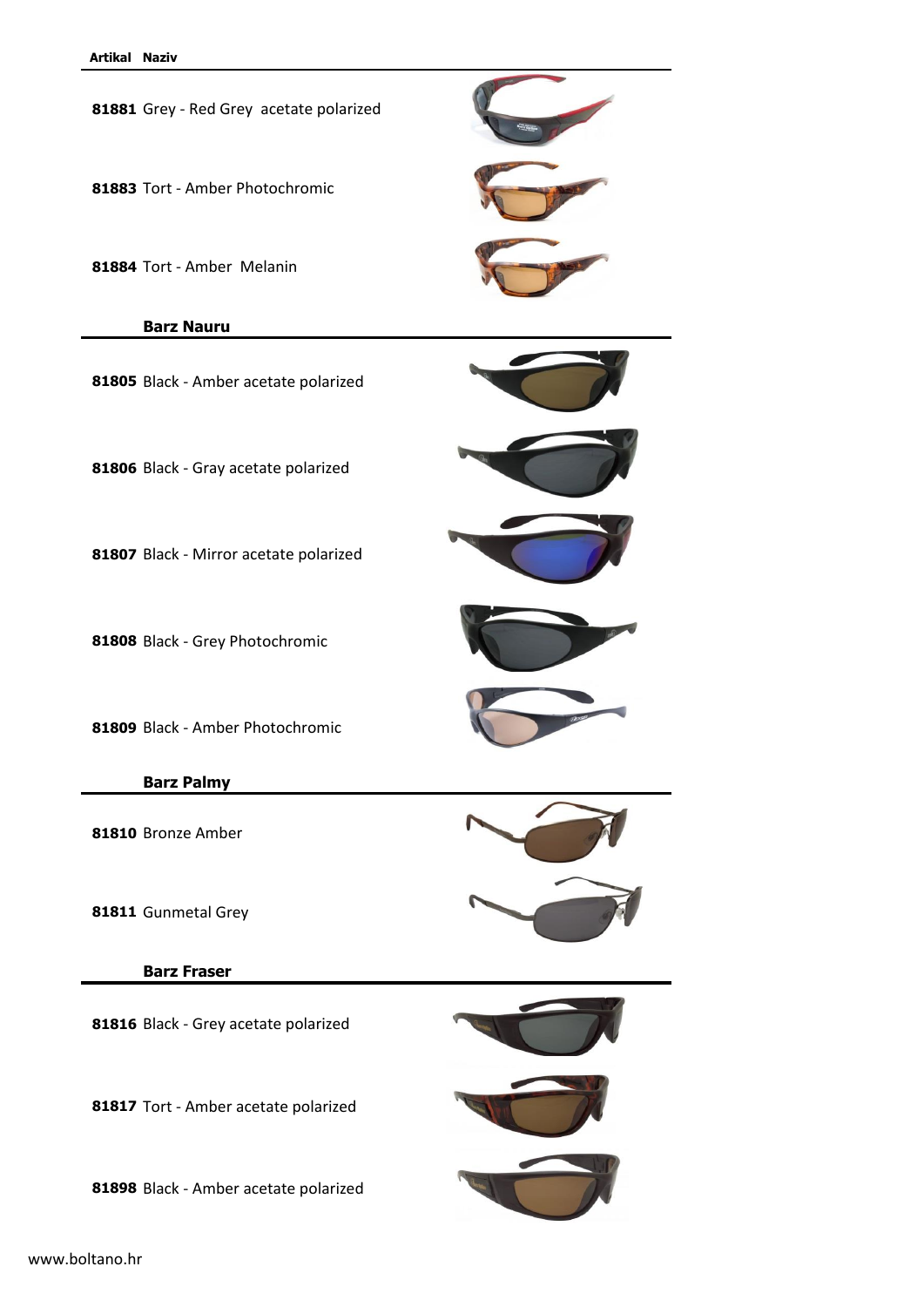#### **Barz Kelso**



# **Barz Badu**

White - Grey Photochromic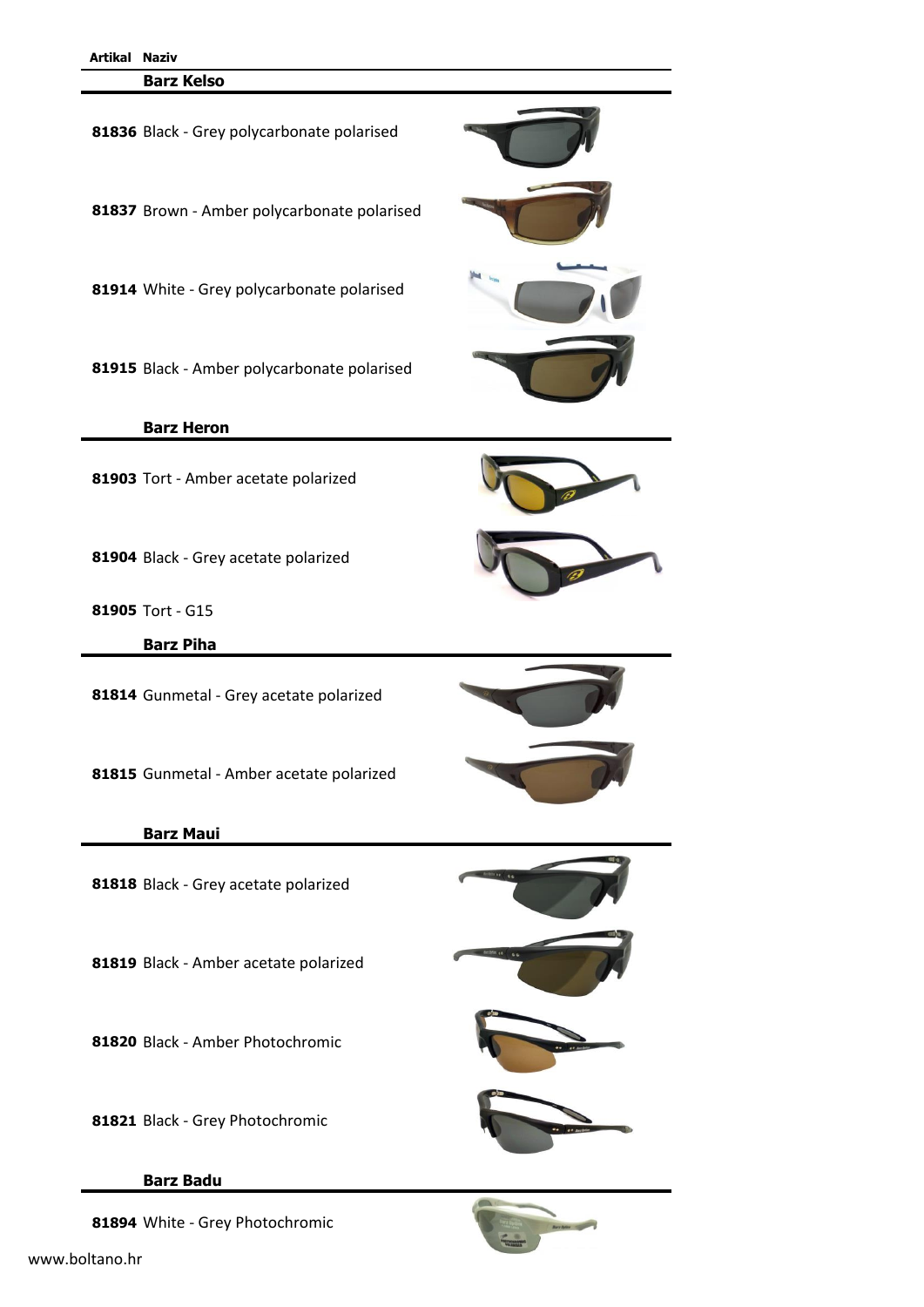| Artikal Naziv |                                                  |  |
|---------------|--------------------------------------------------|--|
|               | <b>Barz Straddie</b>                             |  |
|               | 81822 Black - Amber acetate polarized            |  |
|               | 81823 Black - Grey acetate polarized             |  |
|               | <b>Barz Jarva</b>                                |  |
|               |                                                  |  |
|               | 81906 Matt Black - Grey acetate polarized        |  |
|               | 81907 Matt Black - Amber acetate polarized       |  |
|               | 81908 Brown - Grey acetate polarized             |  |
|               | <b>Barz Bora Bora</b>                            |  |
|               | 81892 Black - Grey acetate polarised             |  |
|               | 81893 Brown - Amber acetate polarised            |  |
|               | <b>Barz Capri</b>                                |  |
|               | 81897 Black - Grey acetate polarised             |  |
|               | <b>Barz Keppel</b>                               |  |
|               | 81895 Black - Grey polycarbonate polarised       |  |
|               | 81896 Tort - Amber polycarbonate polarised       |  |
|               | 81922 Tort - Grey polycarbonate polarised        |  |
|               | <b>Barz Cal Kids</b>                             |  |
|               | 81899 MidBlueLight Blue - Grey acetate polarized |  |
| 81900         | MidBlueLight Blue - Amber acetate<br>polarized   |  |
|               | 81901 WhiteRed - Grey acetate polarized          |  |